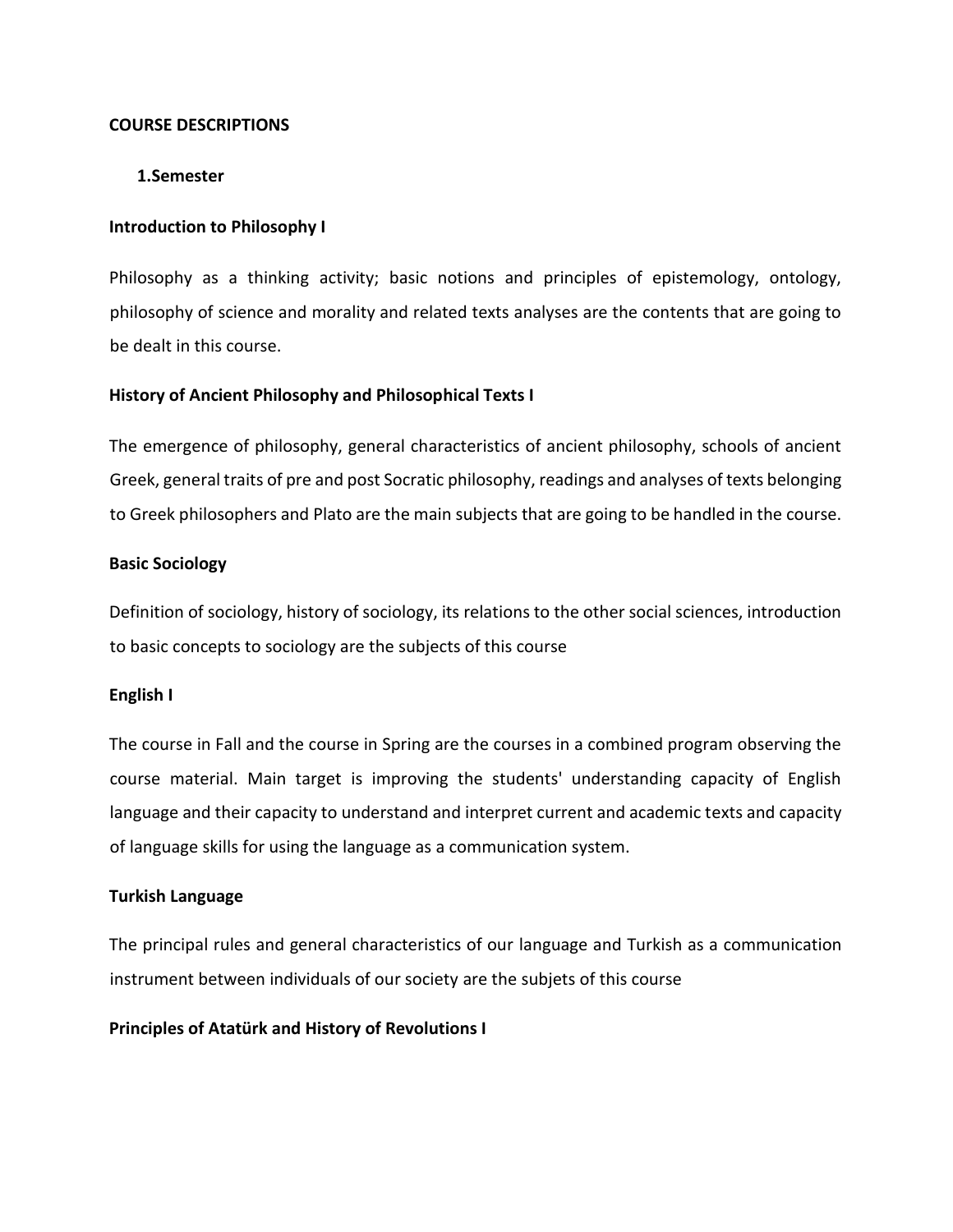History of Turkish revolution, the war of independancy, the fondation of modern Turkish state are going to be handled in this course

## **History of Civilization**

Aim is to give to the students an understanding of the process of civilizations. In this manner the historical developments will be taken with their connection the knowledge. Topics regarding the agricultural revolution, written and verbal culture, differences between mythology and philosophical thinking, defining the civilization, the Reform and the Renassaince movements along with the topics of the definiton and the types of knowledge, differences in the contents and the methods between natural sciences and cultural sciences will be examined.

#### **Positive Psychology and Communication Skills**

This is an approach that enable individuals realize their own resources and values to be happy, peaceful, successfull and highly satisfied with their lives. Usage of these resources and values creatively and appropriately allow individual to exert their personal and cultural potential with a conscious choice. In this course, students will evaluate researches and concept studies on different subjects and theoretical approaches (meaningful life, feeling of thankfulness, happiness, hope, optimism, positive emotions, port-traumatic personal growth, endurance, self-perception, strength, time perception). Students will learn how to use methods such as brain mapping, signature strenghts, gratitude journal, seven ways increase happiness (learned optimism, thankfulness).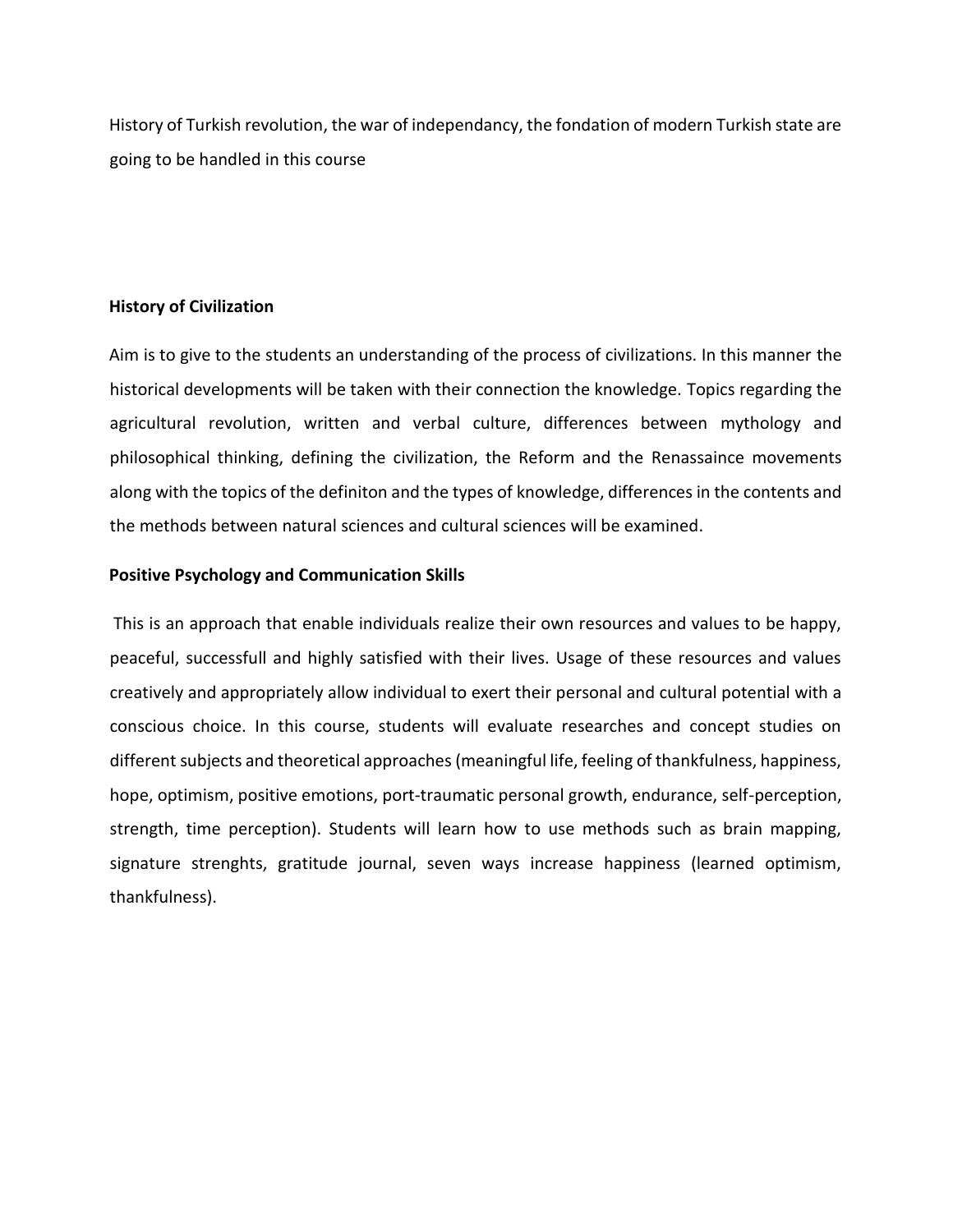## **2.Semester**

## **Introduction to Philosophy II**

The handled subjects are basic notions and principles of political philosophy, philosophy of art, philosophy of religion, philosophy of history and philosophy of education.

## **History of Ancient Philosophy and Philosophical Texts II**

Aristotle, Hellenistic philosophy, Epicurism, Stoicism, Skepticism, philosophical standpoints of NeoPlatonic philosophers are going to be analyzed.

## **Basic Psychology**

Psychology can be defined as how we think, act and feel. This course will serve as an overview of general principles, concepts, and facts about human behavior and the major fields within psychology

## **Principles of Atatürk and History of Revolutions II**

This course covers the period from Lausanne Treaty to the demise of Atatürk. The reform related with the Principles, developments in social and economic areas, changes in cultural and ideologic sides, events in domestic and foreign affairs and the situation of Turkey in world politics will be undertaken.

# **Turk 102 Turkish Language II (2+0)2 ECTS:3**

To teach fundemental structure and grammer features of Turkish Language; To make texts more clear for students; To develop the number of the vocabularies used by students. The course will help students to gain consciousness of language; inclination and habit of reading; proper usage of fundemental spelling and punctuation; and to gain a larger vocabulary set utilization.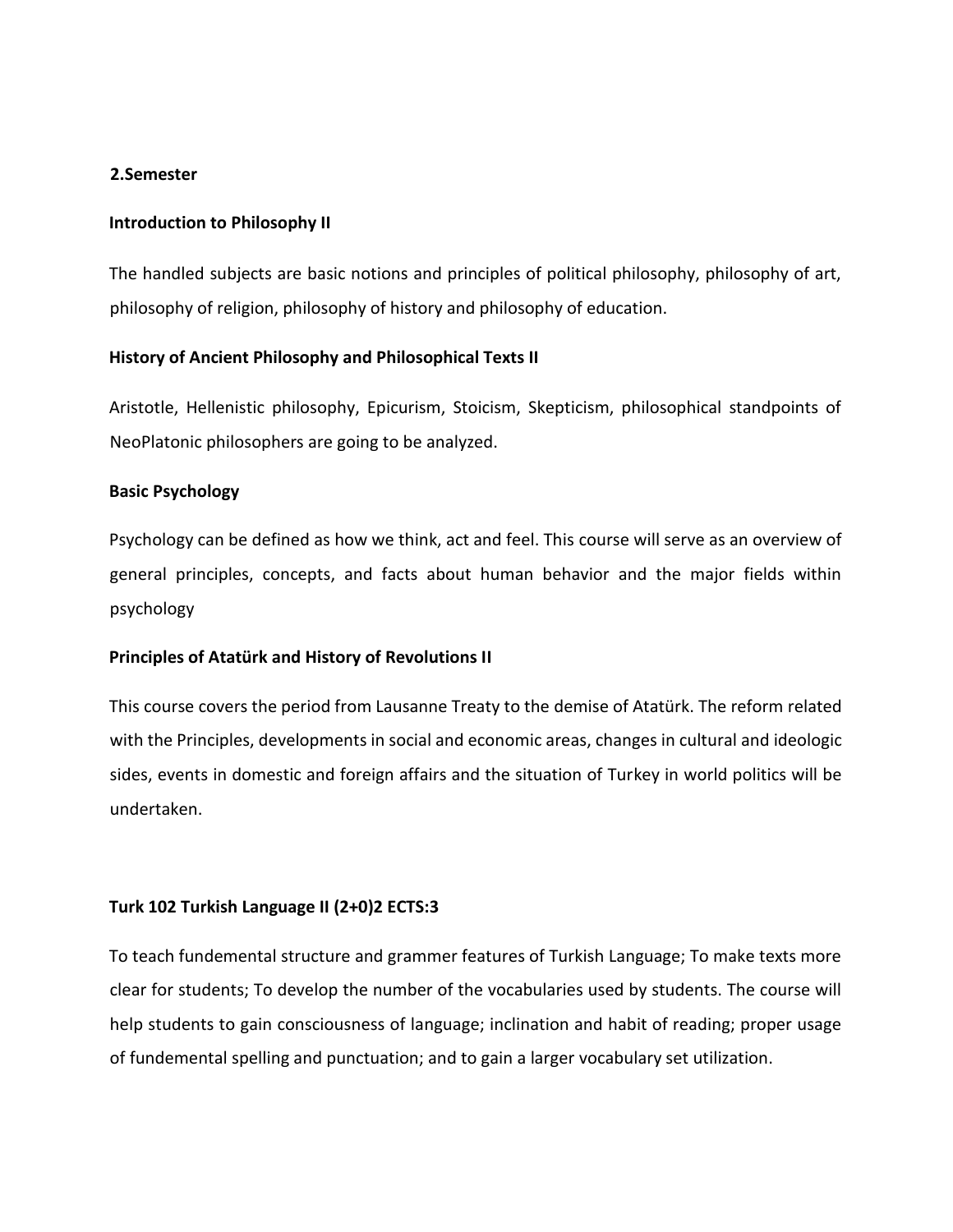#### **Critical Thinking**

Critical thinking is a way of thinking that consists of mental processes such as reasoning, analysis and evaluation. Critical thinking also includes processes of reflection on concrete or abstract issues to reach clear provisions consistent with common sense and scientific evidence. Critical thinking is a process in which a person manages the structures in his / her system of thought and improves the quality of thinking by introducing intellectual standards. The course content includes text reading-comprehension, types of literacy, critical reading, critical thinking, knowledge and knowledge culture, self-learning, learning to learn, learning society, learning culture.

#### **English II**

In addition to general purpose of English I, in this course it is aimed to improve students' academic writing skills.

## **3.Semester**

#### **Classical Logic**

Definition and history of logic, principles of valid argumentation (law of non-contradiction, law of excluded middle, principle of sufficient reason), deduction, induction and analogy are the subject matters of the course.

## **History of Medieval and Renaissance Philosophy and Philosophical Texts I**

Characteristics of Medieval Philosophy, Patristic Philosophy (St. Augustine and Boethius), Scholastic philosophy, and eras of scholastic philosophy (early scholastic era: St. Erigena, St. Anselm, Roscellinus, P. Abaelardus; High Scholastic era: B Sigerus, Saint Bonaventure, Albertus Magnus ve Thomas Aquinas, Late scholastic era: Roger Bacon, J. Duns Scotus ve William of Ockham and analysis of Medieval philosophers' texts are the contents of this course.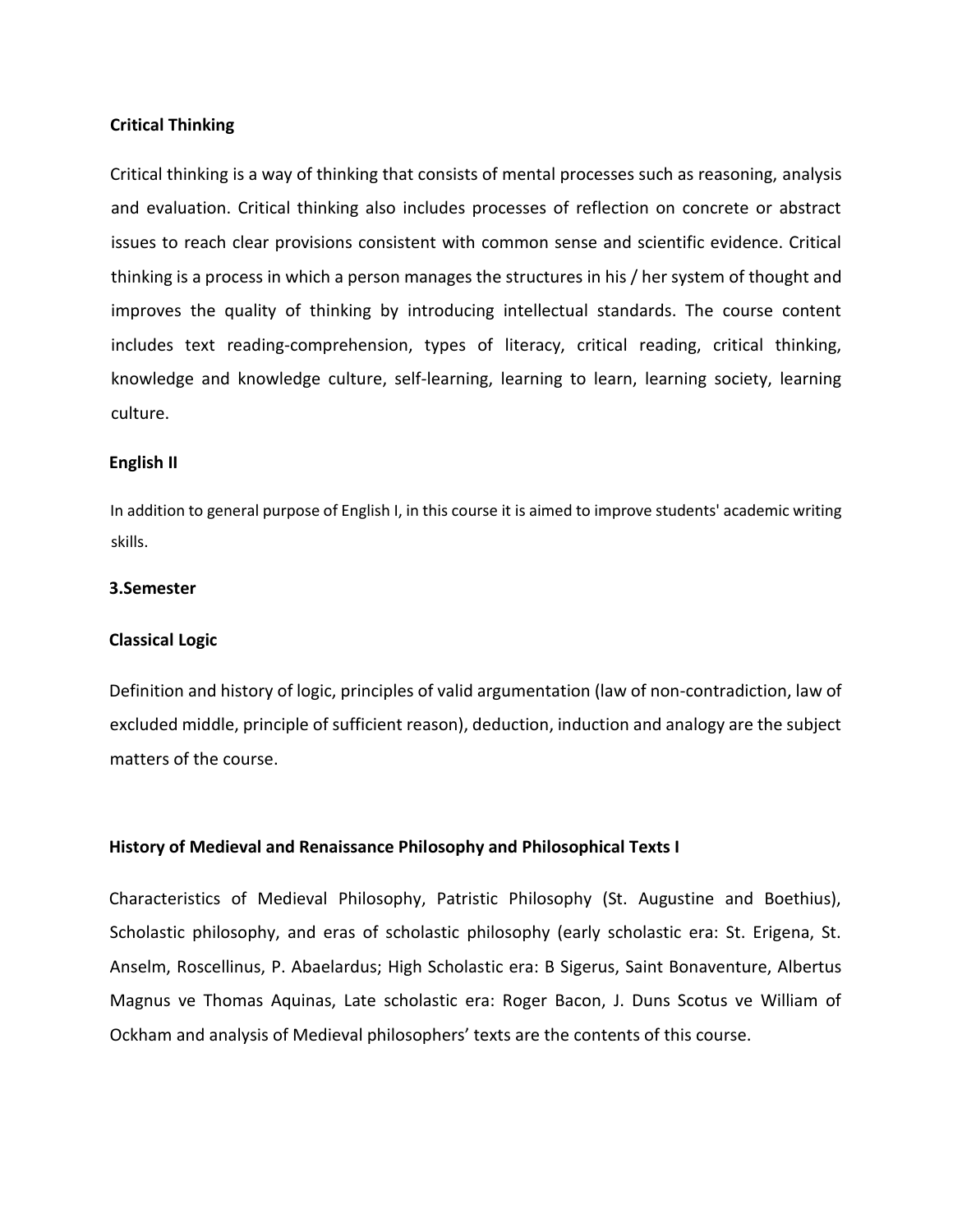#### **Ontology**

Basic issues and notions of ontology (metaphysics), the relation between epistemology and ontology, philosophical views on what an existence is, ontology and its important representatives, and contemporary ontological approaches are the subject matters of the course.

#### **Philosophy of Art**

It surveys the definition of aesthetics and art, fundamental principles of philosophy of art (aesthetic approach, aesthetic taste, aesthetic value, beautiful, serene, tragic, humor etc.), categorization of arts, philosophy and criticism of art, different evaluation of artwork, art and morality, art and truth, subjective and objective approaches to aesthetical art values, art theories (Plato and mimesis(art as imitation, creation and romantics, Schiller and art as play) phenomenological and ontological aesthetic, Marxist aesthetic, problem of aesthetic judgment (foundations of Kant's and Wittgenstein's aesthetic judgment) and fundamental issues of contemporary philosophy of art and approaches towards it.

#### **Philosophy of Human (Elective)**

Main issues of philosophy of anthropology, the back ground of these issues; philosophers' ideas about human from ancient times to nowadays; basic approaches to human and human issues in this era are the contents of this course.

#### **Philosophy of Time (Elective)**

Nature of time, invention of time, quantitative and qualitative understanding of time, the experience of time and experience in time, measurable time notion, immeasurable time notion, the experience of duration, abundance of consciousness states, relation between time and space, relation between time and movement, relation between time and existence, relation between time and free will, theory of time, before and after in time theory, relation of past-present-future, time as narrative, time as the notion separating cultures are going to be dealt in the course.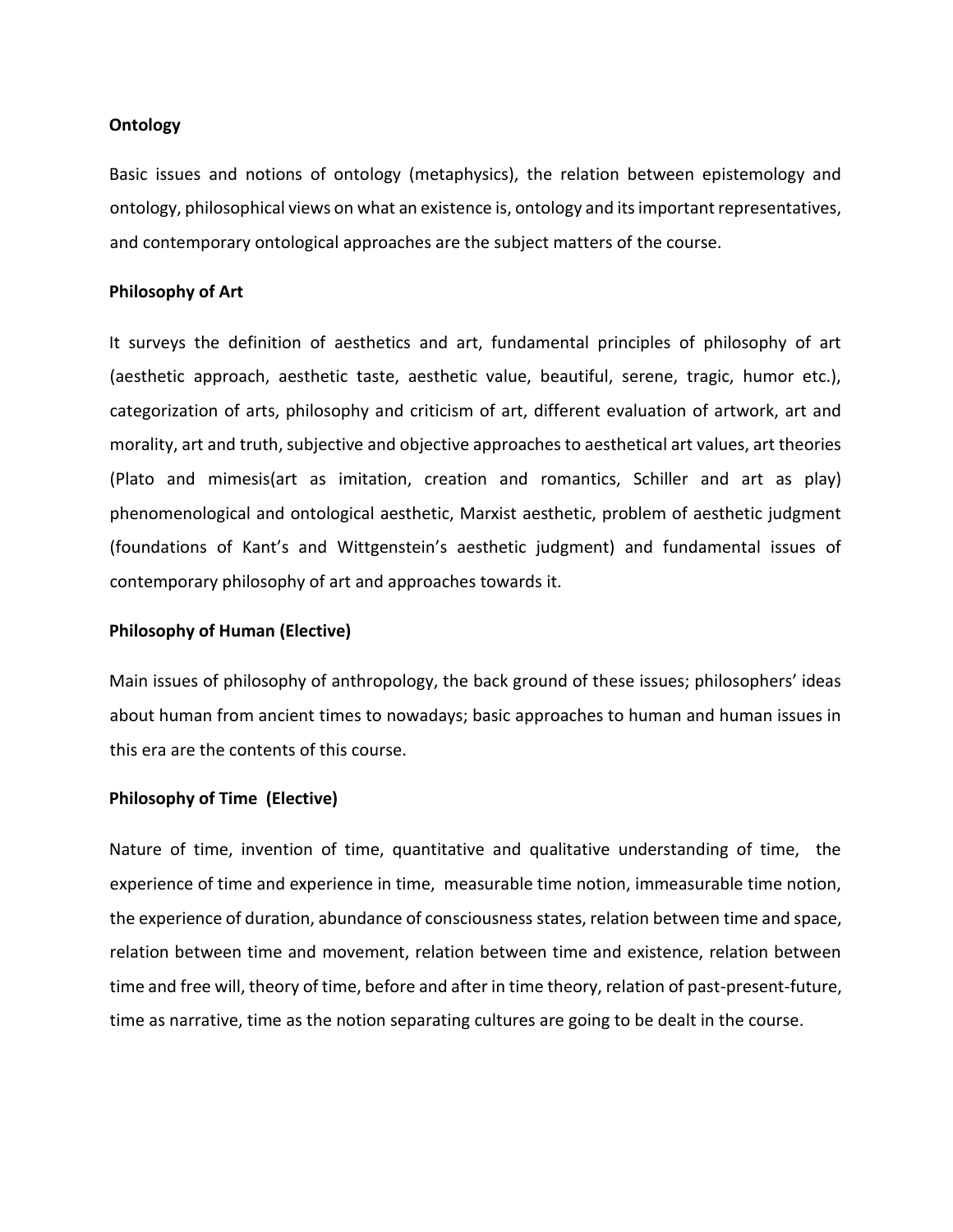# **Bioethics (Elective)**

As a branch to applied ethics bioethics examines the outcomes of improvements in biotechnology and biomedicine in social, legal, cultural and ethical framework. In this context this course gives a foundation on what should be permitted and prohibited about cloning, pharmaceutical industry, gene technology, euthanasia, surrogate motherhood, abortion and experiments involving human beings.

# **Philosophy of Technology (Elective)**

Development of technology, effects of technological improvements and advancements on human and nature, history of technology, technological determinism, theories of technology, technology and morality, criticisms towards technology are handled in this course.

## **Philosophy of Communication (Elective)**

The nature, quiddity, purpose, notion and content of communication; conditions for a healthy communication and methods during the communication process, nature of language, subjectivity of experience, epistemological and gnoseological foundations of comments, politics of knowledge and acts of communication are the subjects matters of the course.

# **Learning Psychology**

Familiarizes the student with the general principles of learning and memory by examining various learning theories, memory research, perception, information processing and problemsolving. Conditioning, trial and error, insight learning, acquisition and forgetting, transfer of training, and behavior modification are the key topics of the course

## **History of Sociology**

Familiarizes the student with the beginning of sociology, the thinkers like Plato, Aristotle, İbn-i Haldun, Hobbes, J. J. Rousseau, J. Locke, Montesquieu, Saint-Simon ve Alexis Tocqueville who foretell the ideas which forms sociology as a social science and also the classical sociologiste like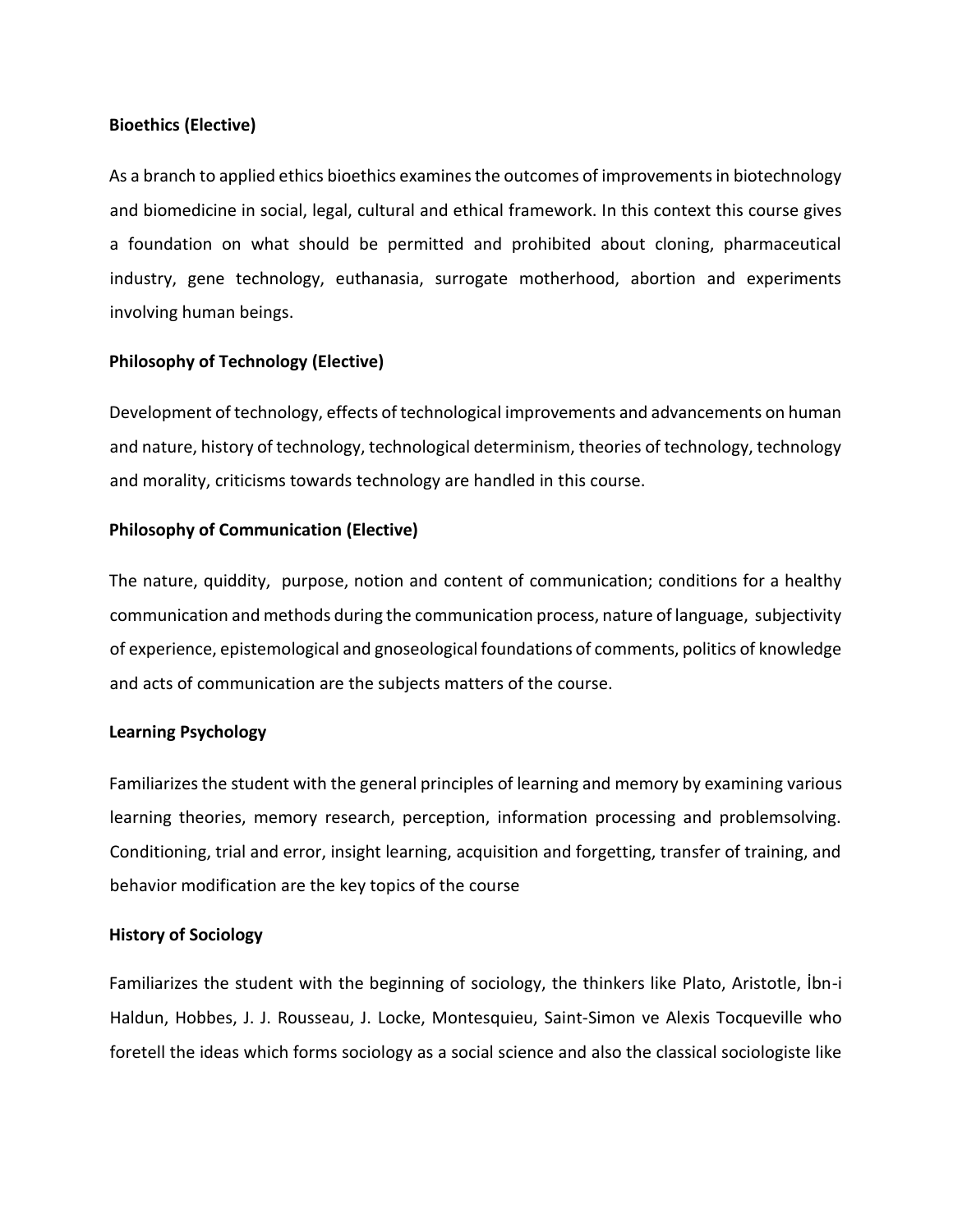Auguste Comte, Proudhon, Karl Marks, Emile Durkheim, Vilfredo Pareto, Marx Weber, W. Dilthey and Tönnies.

#### **4. Semester**

#### **Modern Logic**

Definition, subject matter and aim of modern logic, application area of modern logic, two valued logic, many valued logic, predicate logic, identity of indiscernibles, fuzzy logic are the basic topics to be handled.

#### **History of Medieval and Renaissance Philosophy and Philosophical Texts II**

Characteristics of Medieval Philosophy, Patristic Philosophy (St. Augustine and Boethius), Scholastic philosophy, and eras of scholastic philosophy (early scholastic era: St. Erigena, St. Anselm, Roscellinus, P. Abaelardus; High Scholastic era: B Sigerus, Saint Bonaventure, Albertus Magnus ve Thomas Aquinas, Late scholastic era: Roger Bacon, J. Duns Scotus ve William of Ockham and analysis of Medieval philosophers' texts are the contents of this course.

## **Epistemology**

Definition of knowledge, possibility of knowledge, basic notions and issues of epistemology, fundamental notion about epistemology (realism, nihilism, positivism, materialism, rationalism, empiricism, intuitionism, and skepticism) and evaluation of these issues are in the contents of this course.

#### **Philosophy of Ethics**

Moral principles, ethics, morality; objective, subjective, relativist, absolutist, nihilist views in morality; global morality; moral existence of human; examination of major approaches to the notions such as highest good, moral action, freedom of will are in the scope of the course.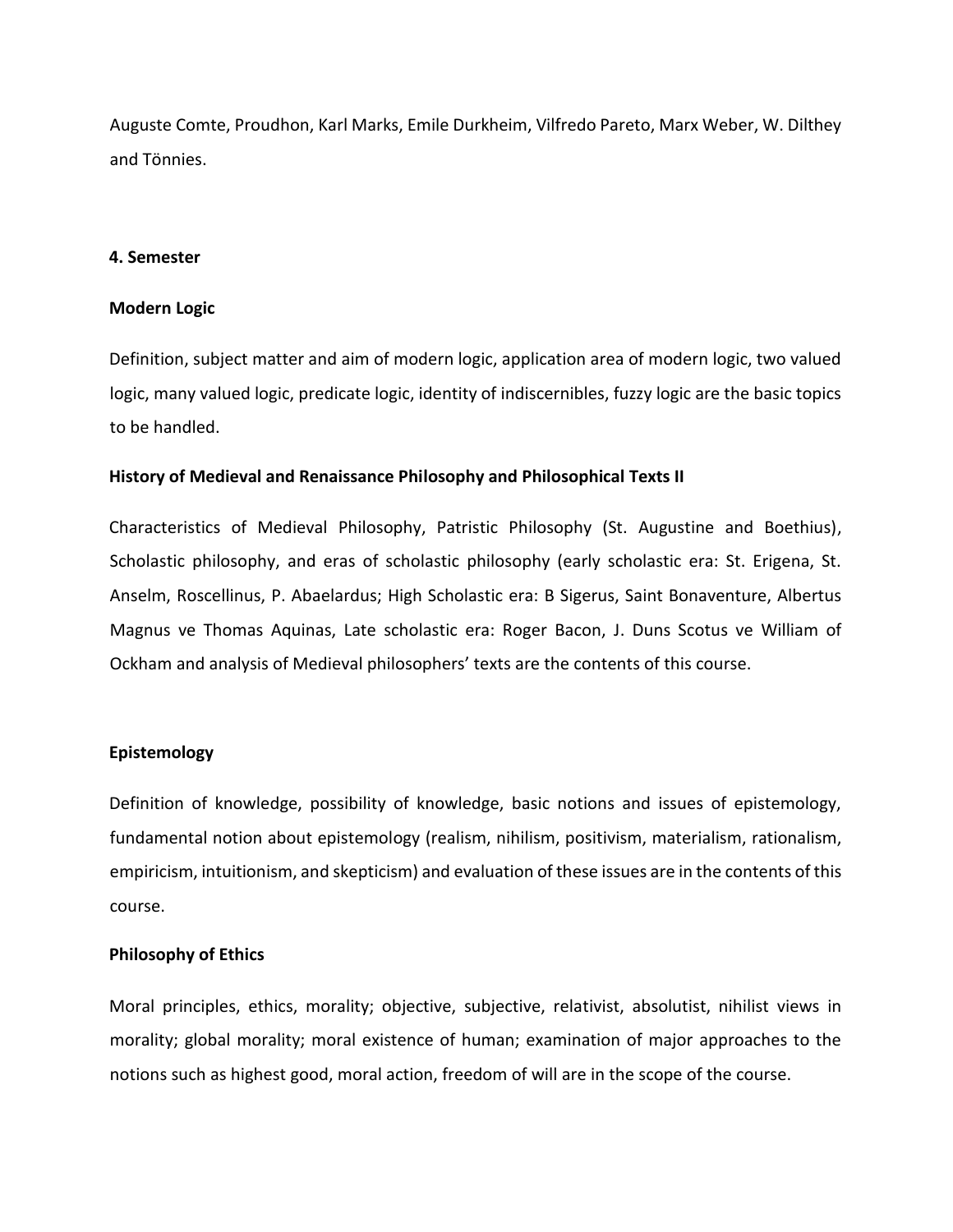#### **History of Science**

Science in ancient Egypt and Mesopotamia and ancient Greek, science in Medieval Europe and Islam world, Renaissance and modern science, Enlightenment and science, Industrial Revolution and science, contemporary science are the basic issues to be handled.

#### **Human Rights Issues (Elective)**

Human rights from conceptual and historical perspective and dimensions and foundations of human rights, the nature and place of human in the universe as the subject of human rights, philosophy and human rights, state and human rights, democracy and human rights, economy and human rights, culture and human rights, law and human rights, human rights and contract to protect basic freedom of human, main human rights, basic problems about human rights nowadays and the searches for solution and new philosophical approaches, globalization and human rights, human rights and education and finally selected texts from philosophers on the issue of "rights" are the contents of the course.

## **Philosophy of Language (Elective)**

The main purpose of this course is to make clear the process of language becoming a topic in philosophy. In this course basically second period philosophy of Wittgenstein and J.L Austin, P.F Strawson, J. Searle and G. Ryle approaches are taken into the course as the contents to be analyzed and discussed.

#### **Contemporary Sociology Theories**

The main purpose of this course is to make the student read the basic contemporary sociology texts like Parsons' and Meton's, David's and Moore's.

## **Human Behavior and Social Environment (Elective)**

The behaviors of human as a bio-psycho-social being and social systems are the main issues of this course.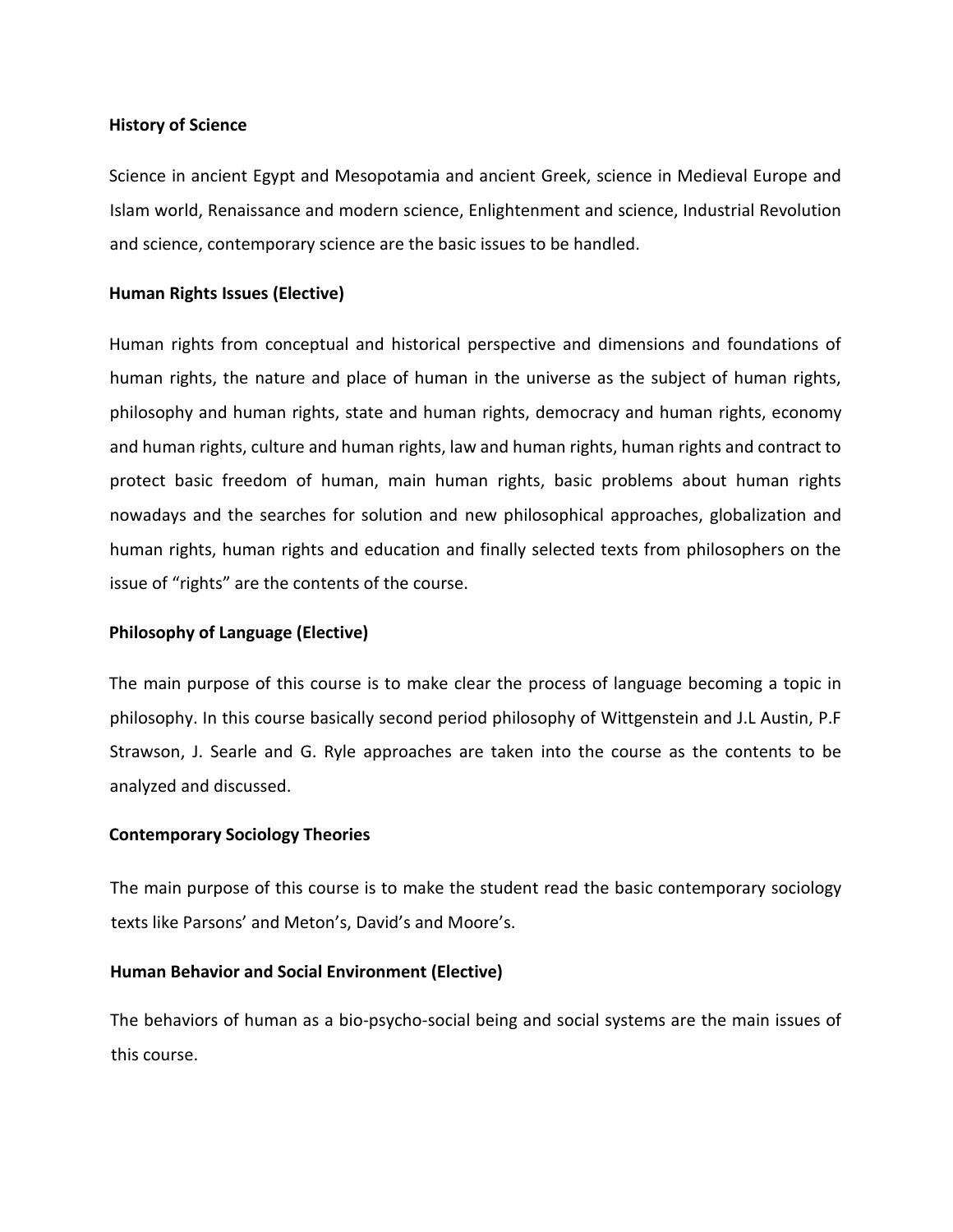## **Cinema and Philosophy (Elective)**

The subjcets of this course is the history of cinema as a 7. Art and his place in the history of arts. The main goal of this course to maket he student write a critical essay on the movies.

## **5. Semester**

# **History of 17th and 18th Century Philosophy and Philosophical Texts**

The effect of Ancient, medieval, and renaissance philosophy on the  $17<sup>th</sup>$  century philosophy, general characteristics of  $17<sup>th</sup>$  century philosophy, the ideas of  $17<sup>th</sup>$  century philosophers such as Francis bacon Thomas Hobbes, Rene Descartes, Baruch Spinoza, Wilhelm Leibniz, John Locke and George Berkeley and texts analyses belonging to this century, 18<sup>th</sup> century philosophy, the notion of Enlightenment, 18<sup>th</sup> century philosophers such as John Locke, Thomas Paine, David Hume, Johann Gottfried Herder, Christian Wolf, Immanuel Kant, d'Holbach, Diderot, Claude Adrien Helvétius, Montesquieu, Jean Jacques

Rousseau, F. Marie Voltaire, and encyclopedist and philosophical texts from this century are in the scope of the course.

## **Islamic Philosophy**

The sources, birth, and development of Islamic thought in the general framework of Islamic philosophy, and thought movements that are emerged in Islamic world( Maturidi, Ash'ari, Mu'tazila and so on) are in the content of the course.

## **Philosophy of Science**

Description and qualities of science, science from the philosophical foundations, knowledge in epistemology, scientific knowledge, scientific process, scientific methods, theory-phenomena relation, perception-observation, principles of falsification and verification, notion law and theory in natural sciences, philosophy of natural sciences, characteristics of natural science and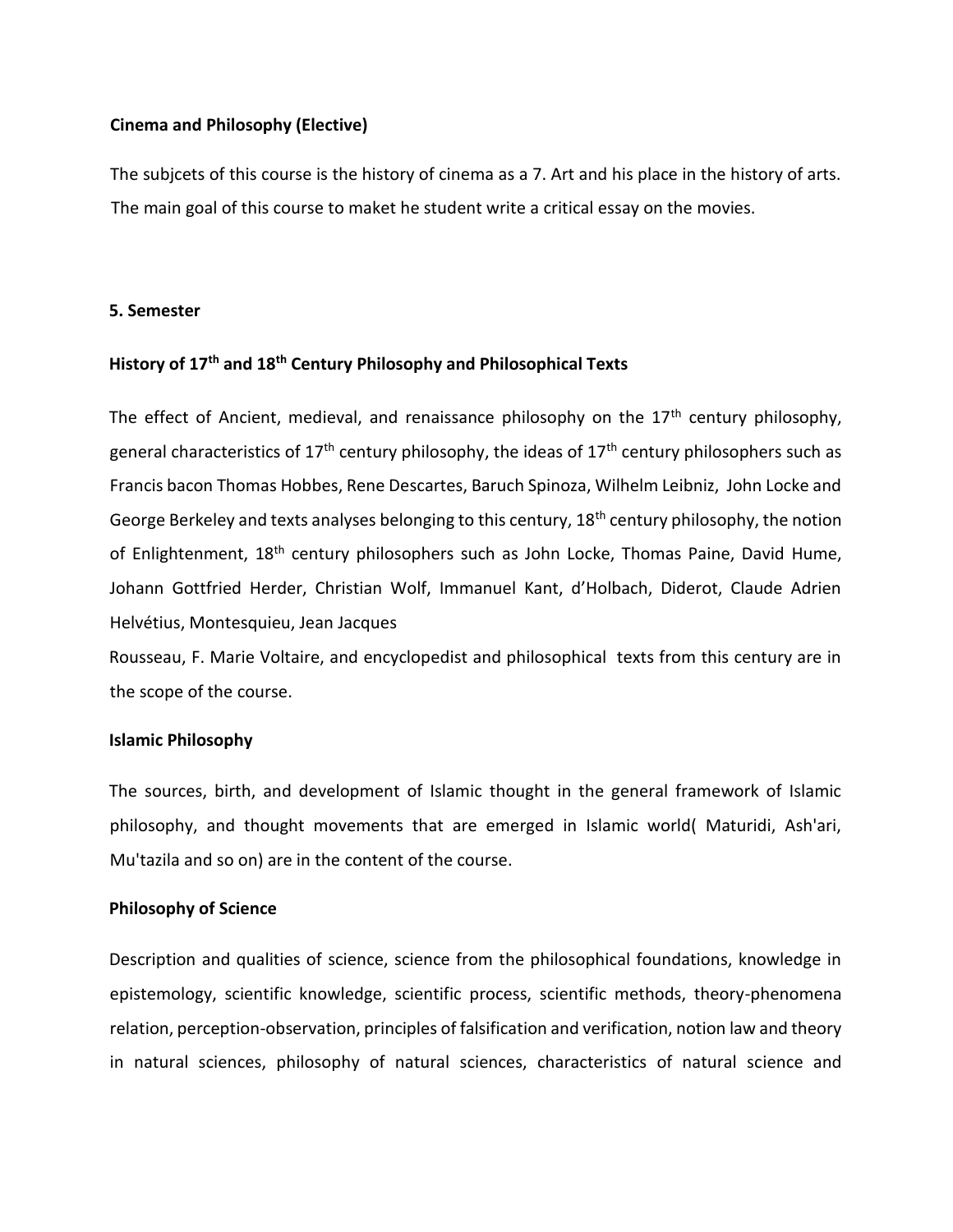culturology, analysis of objectivity and historicity in natural sciences from historicist philosophy of science.

## **Media Criticism and Media Ethics (Elective)**

Examination of the relation between the existence and functioning conditions of media, the structure and operation of media in Turkey, the ethical principles that media has to confirm are the basic issues to be handled in the course.

# **Philosophy of Culture (Elective)**

The quiddity, structure, and development of culture, criticisms of culture, the change and transformation of language, religion, science, technic, art, morality, state, politics, and aesthetic as the elements of culture and the connections between them constitute the framework of the course.

## **Philosophy of Physics (Elective)**

Philosophical questions on modern physics, quantum mechanics, determinism, thermodynamic laws, time and space, cosmology, interaction of matter and energy, statistical mechanics are the basic subjects of the course.

## **Psychology and Ethics (Elective)**

Content will be available soon.

## **Social Change**

The main goal of this course is to examine social changes from the cultural, social, political and economical aspects.

## **Arabic I (Elective)**

The main goal of this course is to make students gain the basic level of the language.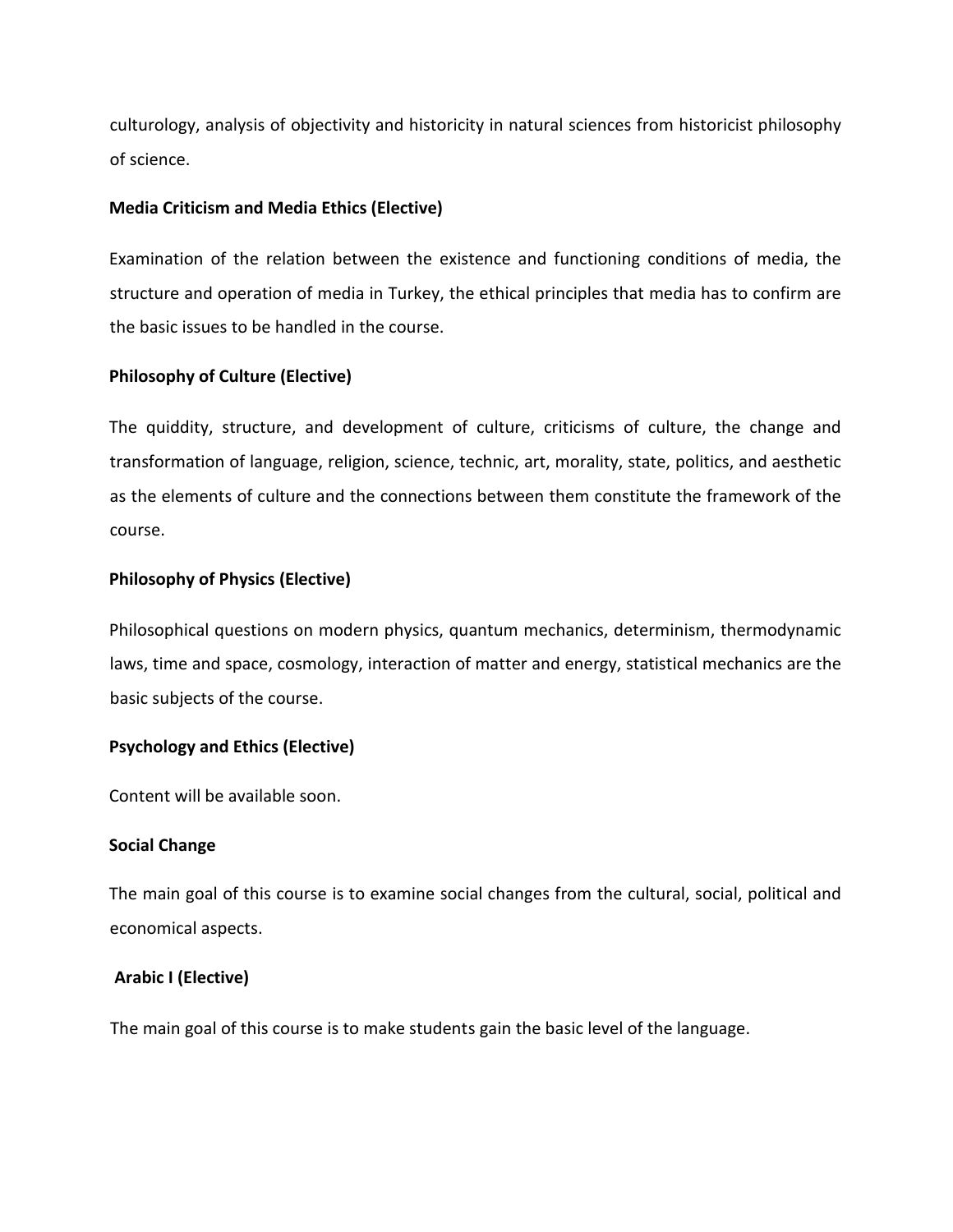# **Ancient Greek I (Elective)**

The main goal of this course is to make students gain the basic level of the language.

# **Ottoman Turkish (Elective)**

The main goal of this course is to make the studenst gain the basic level of this language.

# **6. Semester**

# **History of 19.Century Philosophy and Philosophical Texts**

Major philosophers after Kant as Hegel, Schopenhauer, Auguste Comte, Marx, Kierkegaard, Mill, Nietzsche; basic philosophical principles of 19<sup>th</sup> century (absolute idealism, pessimism, positivism, dialectical materialism, existentialism, phenomenalism etc.); criticism of Kant and Hegel are the content of the course.

# **Islamic Philosophy II**

Translations and its results; standpoints of al-Kindi, Avicenna, Al-Farabi, Ibn Miskawayh, Avempace, Ibn Tufail, Ibn Rushd, Suhreverdi and Al-Ghazali are going to be handled in the course.

# **Applied Ethics (Elective)**

Relation between ethics, normative ethics, and applied ethics, how ethics is going to be applied to different professions; business ethics, media ethics, medical ethics, bioethics, environmental ethics, criminal ethics, and applied ethics in political area are the subject matter of the course.

# **World Issues and Philosophy (Elective)**

The course aims to analyze the place and value of the philosophical perspective, approach and manner to the issues faced in the world.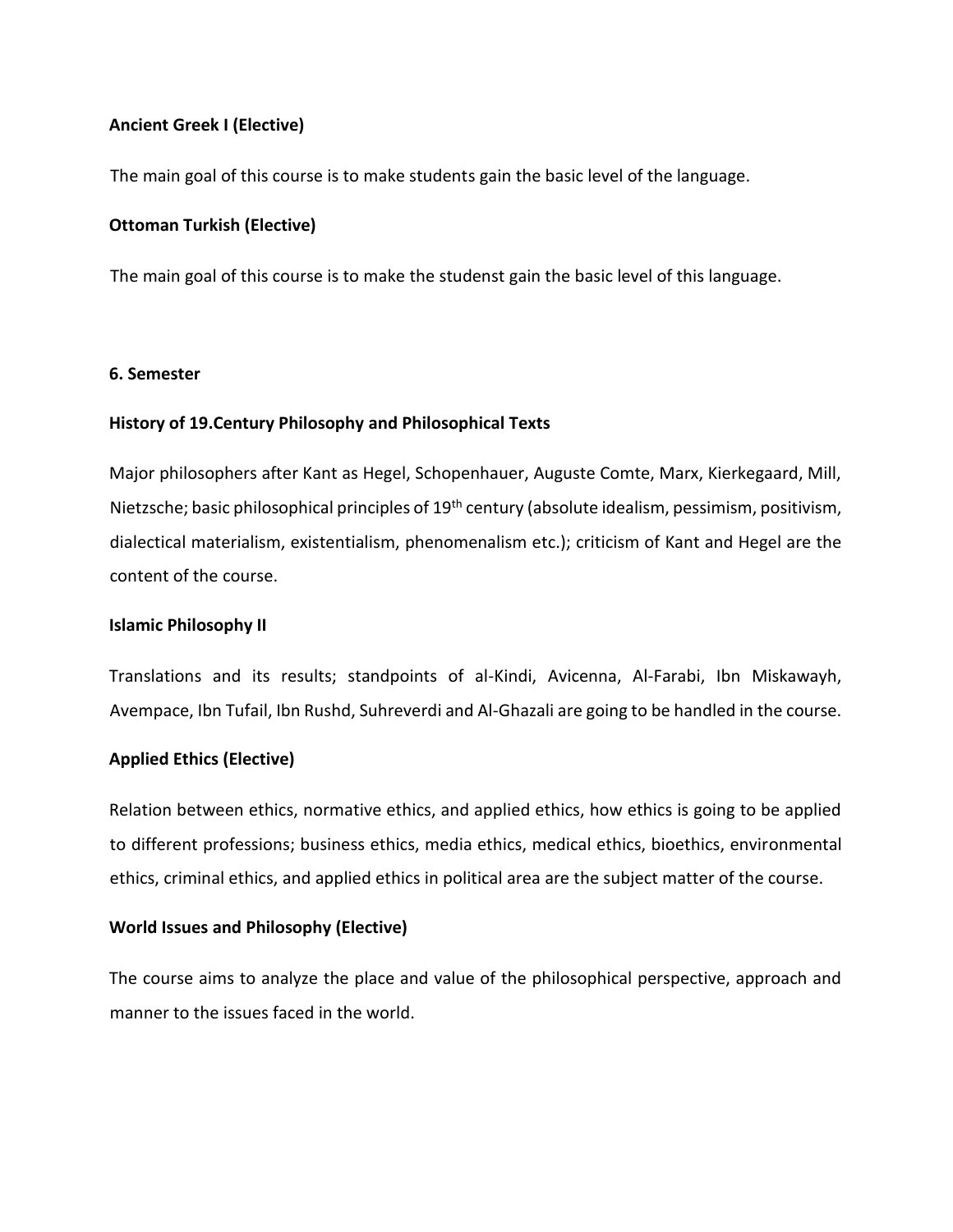# **Philosophy of Environment (Elective)**

Philosophical ideas on what nature is and environmental ethics are examined in the course.

# **Axiology (Elective)**

It surveys the basic principles and issues of axiology, morality and aesthetic, and the new developments in nowadays' philosophy on the issue.

# **Introduction to Academic Writing**

Research techniques in social sciences will be summarized and exemplified in order to be able to understand the studies published in the social sciences. After the analysis of the methods, the students will learn how the academic research is done and where and how the academic research should be done and then understand how the academic writing is produced based on these researches. Topics such as preparation of bibliography, issuance of footnotes, writing of entrydevelopment-conclusion sections and summary writing will be examined.

# **7. Semester**

# **Contemporary Philosophical Movements I**

Contemporary philosophical movements, that became clear at the end of 19<sup>th</sup> century and at the first half of 20<sup>th</sup> century, are going to be introduced through pragmatism and the ideas of Pierce, James, Dewey and philosophy of life, Nietzsche, Dilthey, Bergson's philosophies and finally Husserl's phenomenology will be discussed in the course.

# **Political Philosophy**

What is political philosophy? Fundamental notions, issues and the emergence of political philosophy, utopias from the perspective of political philosophy, political philosophy in antiquity, Rome and middle ages, major philosophical movements in 17th and 18<sup>th</sup> centuries, liberalism, socialism, Marxism, fascism, social state and democracy and also basic issues and approaches of contemporary political philosophy will be handled in the course.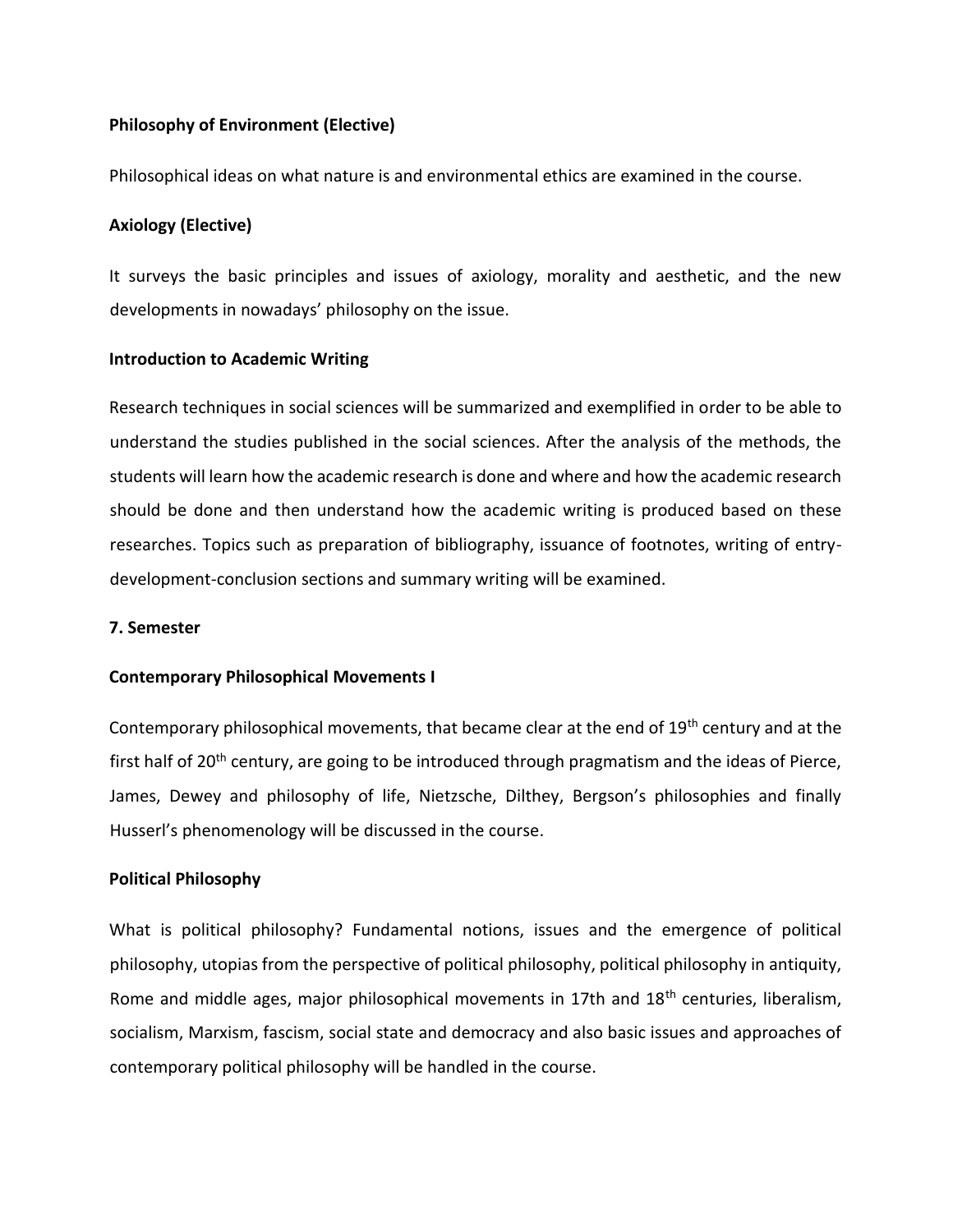## **Philosophy of History**

On the basis of antiquity's doxa-episteme distinction the understanding of theoria-historia distinction and circular time, Augustine and the transition between different understandings of time, and history in Christian theology, and philosophy of history in Renaissance and Enlightenment are the subject matters of the course.

#### **Philosophy of Mind (Elective)**

Basic notions, issues and theories of philosophy of mind will be examined in the course.

#### **Philosophical Counseling (Elective)**

The course surveys death, freedom, responsibility, solitude, realization of oneself, creation of future, investigative approach and being an active agent**.** 

#### **Postmodernism (Elective)**

Modernism and postmodernism, the beginning of postmodernism and its philosophical foundations, relation between modernism and postmodernism, different fields that postmodernism have effects on and different views of thinkers on the subject are in the scope of course.

## **Philosophy of Education (Elective)**

Relation between philosophy and education, definition of philosophy of education, philosophical movements that affect education (idealism, realism, pragmatism, and existentialism), movements in the philosophy of education (perennialism, fundamentalism, progressivism, existentialism, constructivism, reconstructionism), the effects of philosophy of education on the education system of Turkey, and contemporary education systems are in the scope of the course.

#### **Latin I (Elective)**

The main goal of this course is to make the students gain the basic level of language.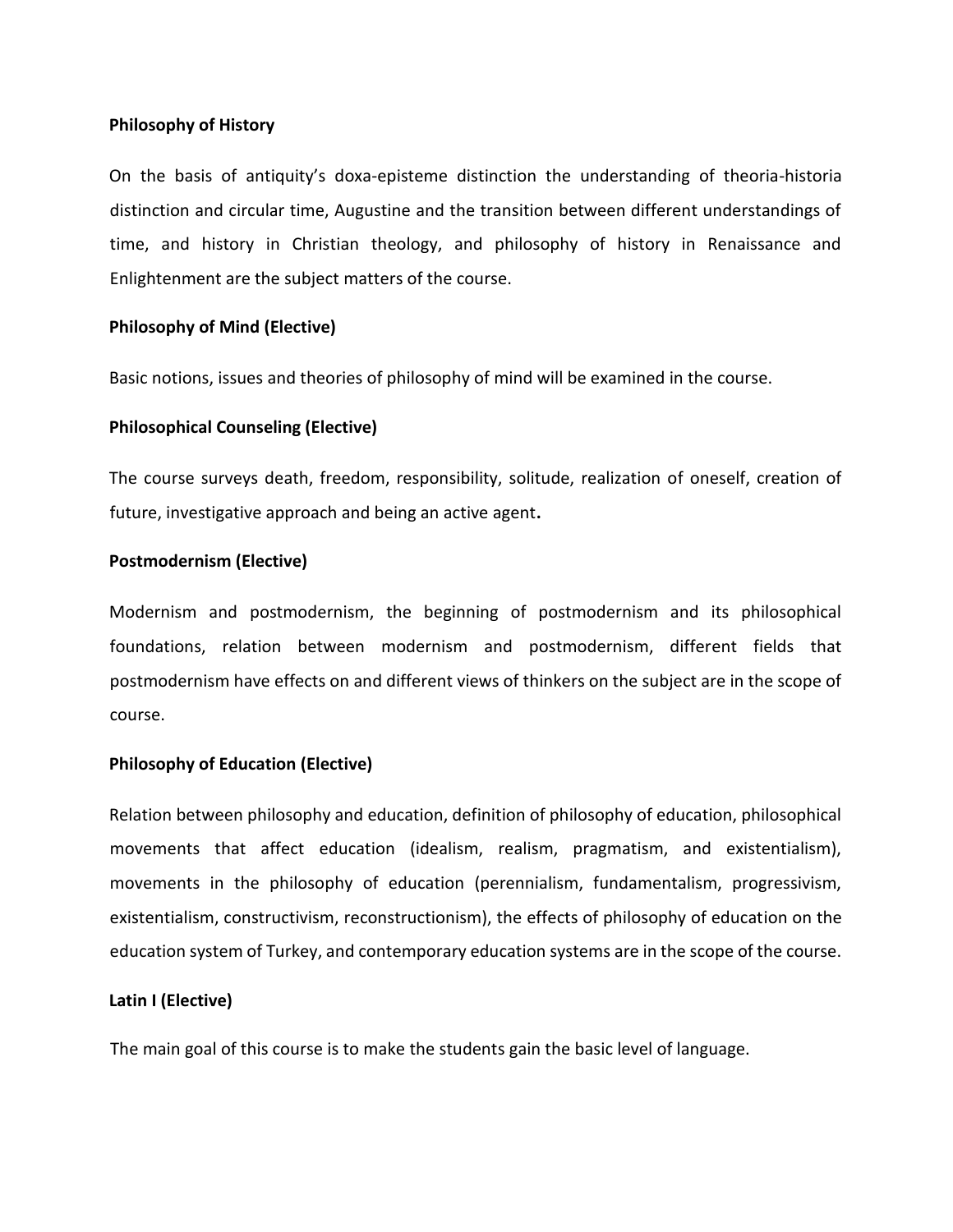#### **8. Semester**

#### **Contemporary Philosophical Movements II**

Neo-Kantianism, historicism, Neo-Hegelianism, Frankfurt School, existentialism, constructivism, post constructivism, postmodernism, and philosophical texts related to these movements are going to be handled in the course.

#### **Contemporary Turkish Thought**

Examination of philosophical movements in the history of Turkish thought from Tanzimat to nowadays and the outcomes of these thought are in the scope of the course.

#### **Hermeneutic (Elective)**

Reading, understanding, and interpretation of the texts that started the tradition of hermeneutic philosophy and the examination of thinkers and their ideas will be handled in the course.

#### **Graduation Project**

It is expected from the students to write a thesis on a subject chosen by the students themselves. The course includes preparation of a sketch on the topic and completion of the thesis.

#### **Neurophilosophy (Elective)**

Consciousness and its states, decision making, perception, interpretation of external world, evaluation of thought processes, investigation of the relation between mind, brain and behavior are the subjects that are going to be discussed in the course.

#### **Philosophy of Mathematics (Elective)**

Foundations of mathematics, characteristics of a valid statement, absoluteness of mathematics, relation of mathematics and logic, nature and foundation of mathematical truth, the role of hermeneutic in mathematics, the object of mathematical investigation, the properties of human behind mathematics, intuitive mathematics, logical mathematics are handled in the course.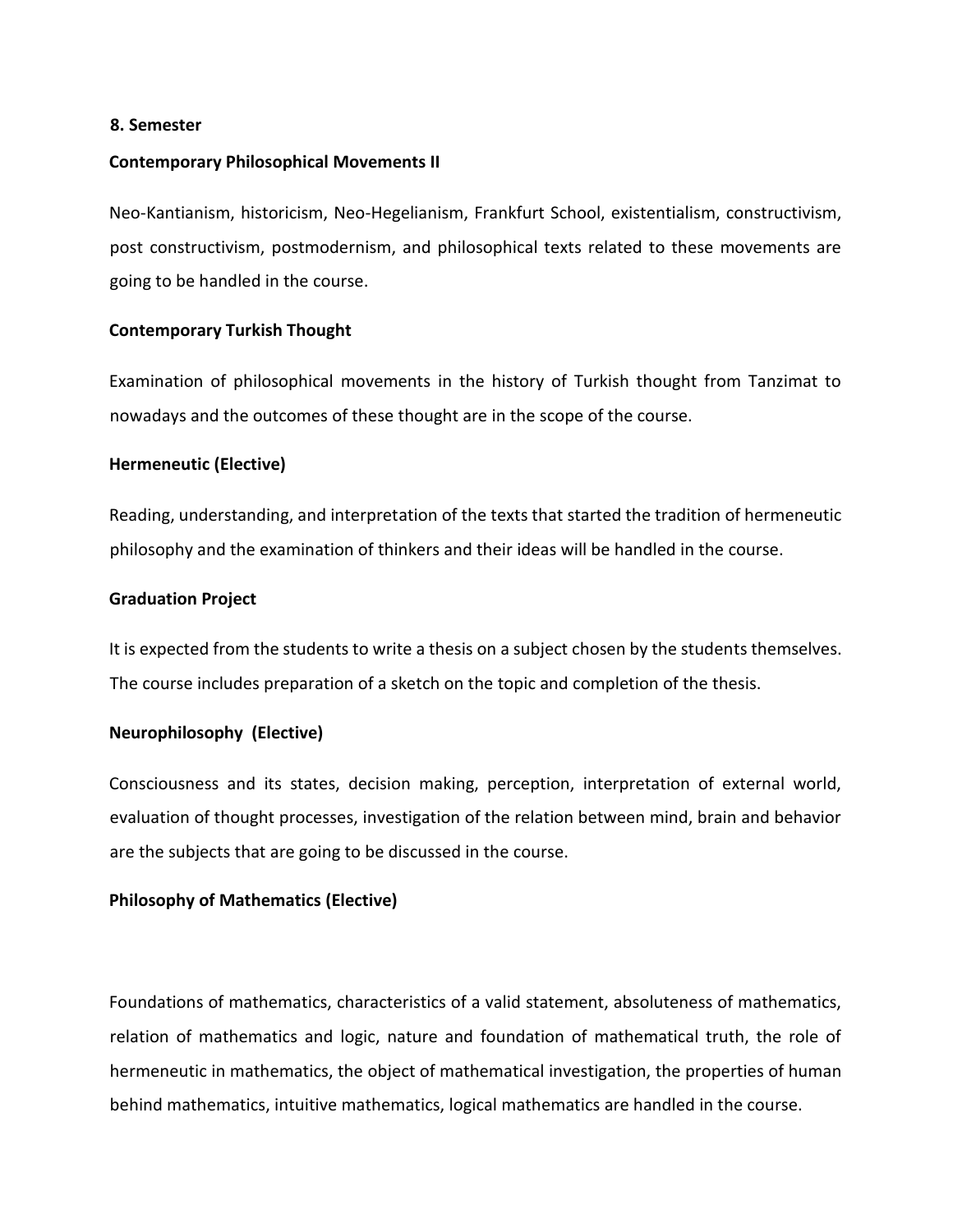# **Mythology (Elective)**

What is mythology? Relation between mythology- religion-philosophy, mythology in Ancient Greek mythology, East and Far East mythologies, Turkish mythology and readings and analyses of related texts are in the scope of the course.